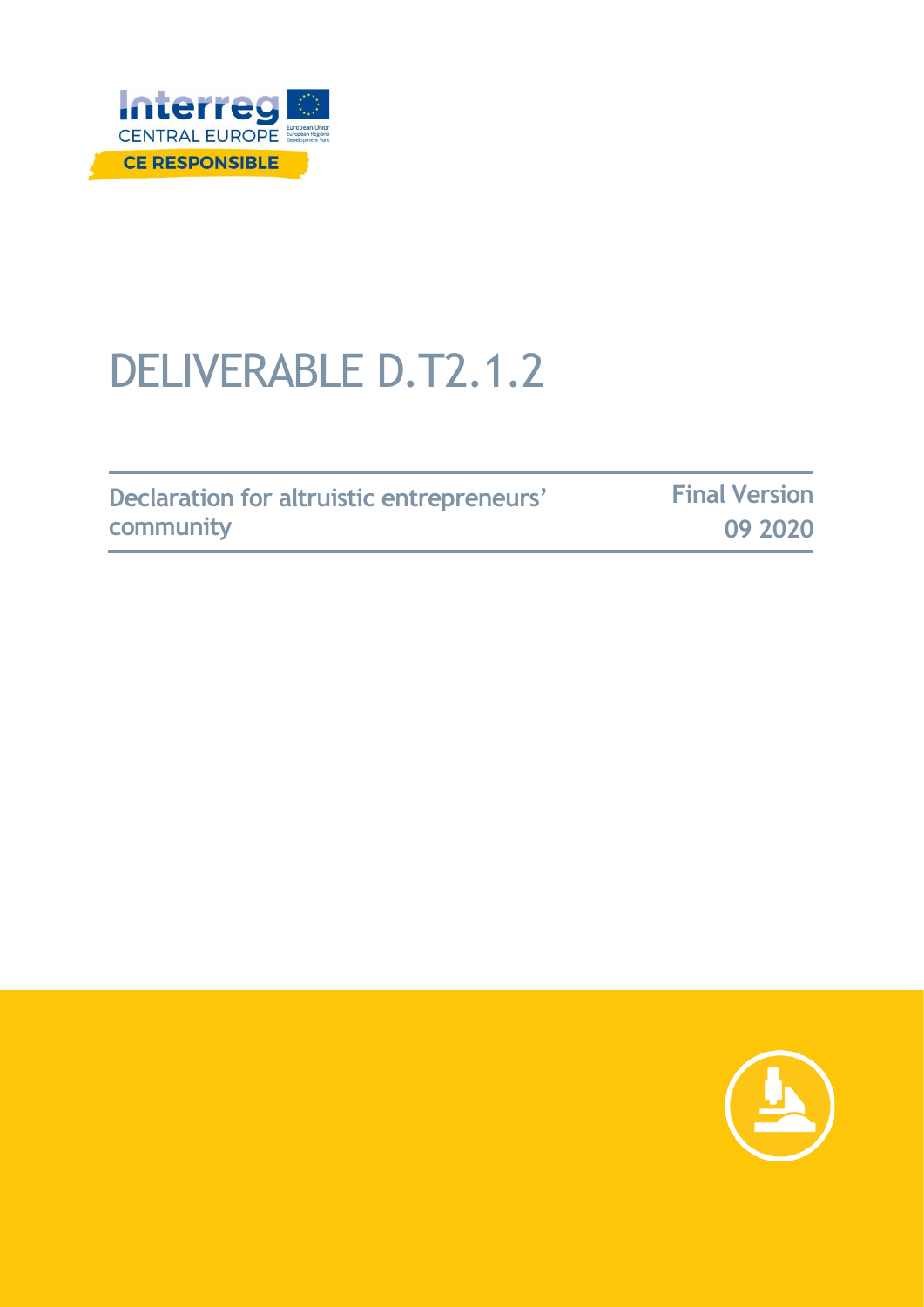



## **"INTERNATIONAL ASSOCIATION FOR PROMOTION OF ALTRUISTIC ENTREPRENEURSHIP IN CENTRAL EUROPE- "NET4SOCIAL IMPACT.EU"**

## *Associated member declaration*

As entrepreneur/organization from Central Europe,

#### **1.YOU SUPPORT**

the work of altruistic entrepreneurs in Central Europe, in the framework of the "INTERNATIONAL ASSOCIATION FOR PROMOTION OF ALTRUISTIC ENTREPRENEURSHIP IN CENTRAL EUROPE- "NET4SOCIAL IMPACT.EU"

### **2.YOU ARE COMMITED**

TO DO BUSINESS, CONSIDERING FOLLOWING ETHICAL VALUES:

 $\boxtimes$  You consider yourself as part of a global community of impact-driven enterprises. These enterprises (both ethical and social enterprises) aim to minimize the negative impact and increase the positive impact of their business conduct.

 You **RESPECT AND HONOUR ALL PEOPLE OF THE WORLD** regardless of their sex, skin colour, language, religion, political or other views of national or social origin, membership of a national minority, their assets, birth or other status.

 The **SUSTAINABLE DEVELOPMENT GOALS (SDG)** of the United Nations represent your global and local framework of action.

 $\boxtimes$  Your business behaviour reflects the shared value system of our community. You conduct your business with professional **INTEGRITY, TRANSPARENCY, RIGHTEOUSNESS AND A JOINT RESPONSIBILITY FOR SOCIETY.**

 You believe **COOPERATION IS CENTRAL**. You commit yourself to strengthen our networks within and across the countries of Central Europe.

 You are **OPEN TO COLLABORATE** with other ethical entrepreneurs, which share similar mindset and values as collaboration, exchange of experience and transfer of knowledge are central to the success of your business, but also of social enterprises in general.

 $\boxtimes$  You support individuals and entrepreneurs who lack basic access to knowledge and resources.

 You invite other companies and individuals to transfer their knowledge in an altruistic way to **EMPOWER DISADVANTAGED GROUPS**.